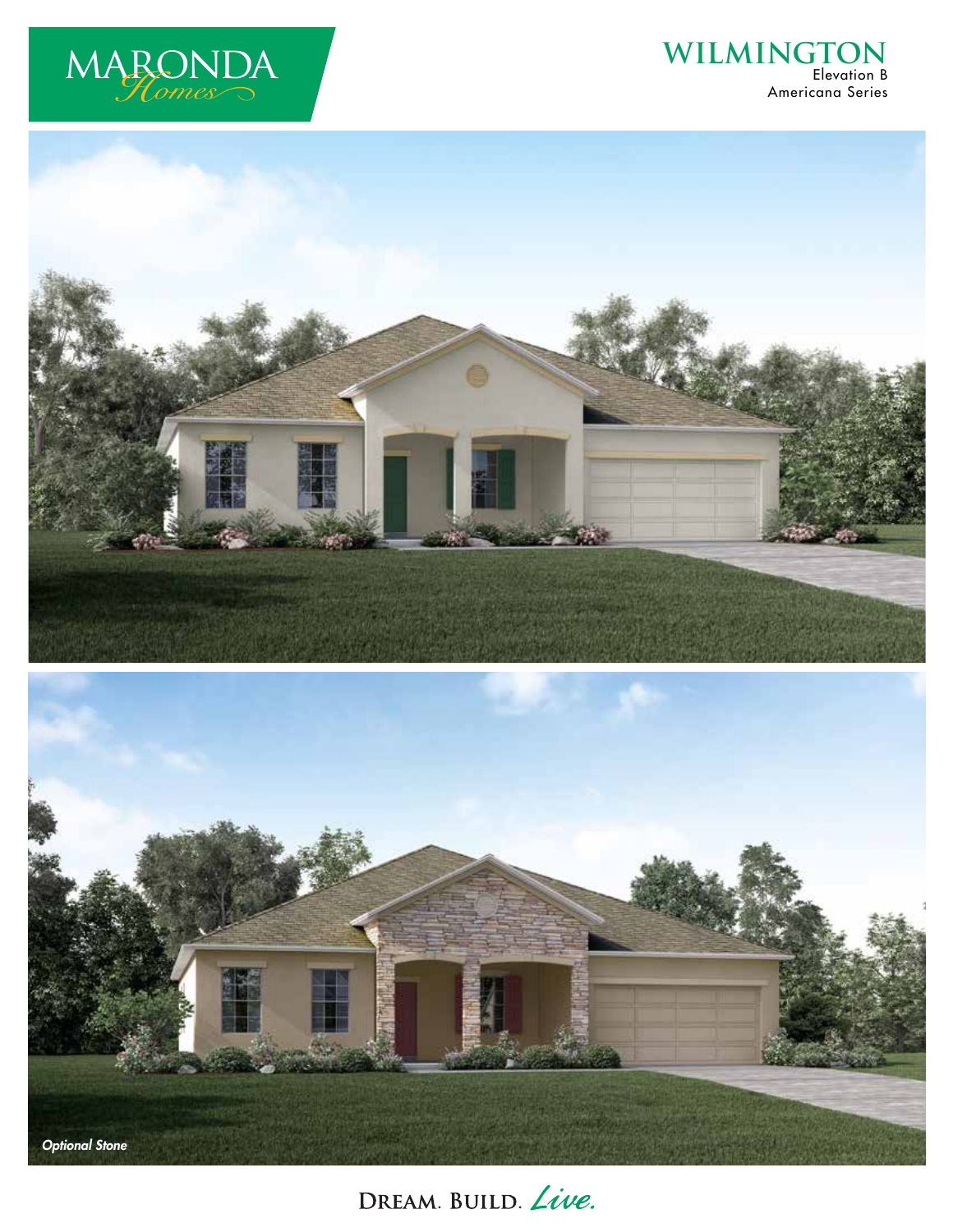

**WILMINGTON** Elevation B Americana Series

FIRST FLOOR





• 2 Bathrooms • 2,044 Finished Sq. Ft.



Visit marondahomes.com for more information. Floor plans and elevations are artist's renderings for Illustrative purposes and not part of a legal contract. Features, sizes, options, and details are approximate and will vary from the homes as built. Optional items shown are available at additional cost. Maronda Homes reserves the right to change and/or alter materials, specifications, features, dimensions and designs without prior no *obligation. ©2019 Maronda Homes, Inc. All Rights Reserved. 1/19*